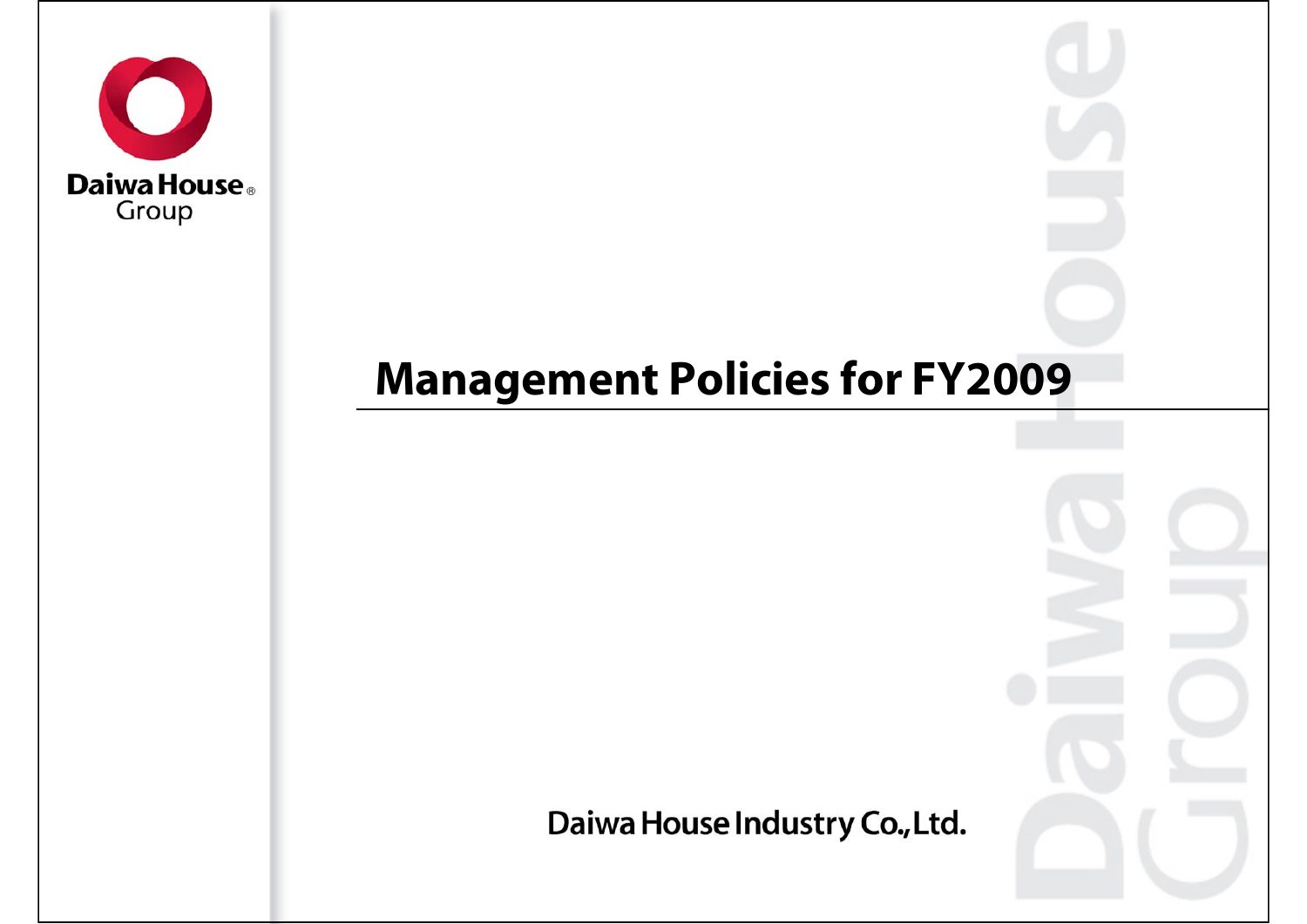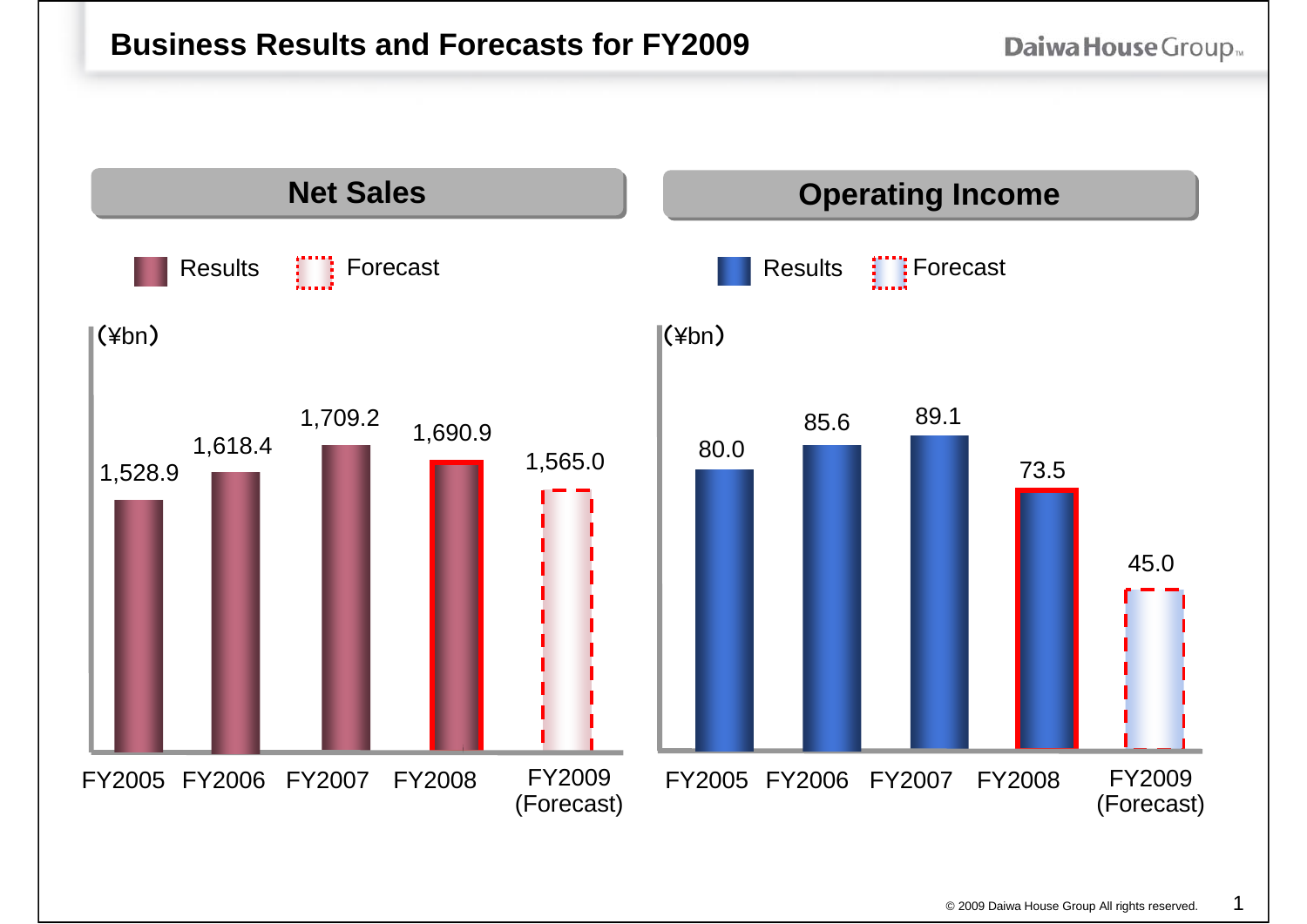| (¥bn)                                              | <b>Net Sales</b> |               | <b>Operating Income (Ratio)</b> |               |               |                             |         |
|----------------------------------------------------|------------------|---------------|---------------------------------|---------------|---------------|-----------------------------|---------|
|                                                    | <b>FY2007</b>    | <b>FY2008</b> | <b>FY2009</b><br>(Forecast)     | <b>FY2007</b> | <b>FY2008</b> | <b>FY2009</b><br>(Forecast) | (Ratio) |
| <b>Single-Family</b><br><b>Houses</b>              | 381.7            | 356.1         | 318.0                           | 6.7           | 3.0           | 0.3                         | 0.1%    |
| <b>Rental Housing</b>                              | 427.7            | 449.6         | 453.3                           | 39.0          | 34.1          | 32.0                        | 7.1%    |
| <b>Condominiums</b>                                | 156.6            | 118.7         | 97.5                            | 5.2           | $-10.1$       | $-10.5$                     |         |
| <b>Existing Home</b><br><b>Business</b>            | 34.2             | 34.8          | 41.0                            | 1.5           | 0.7           | 0.3                         | 0.7%    |
| <b>Commercial</b><br><b>Facilities</b>             | 311.5            | 303.9         | 284.0                           | 29.7          | 33.9          | 31.0                        | 10.9%   |
| <b>Business and</b><br><b>Corporate Facilities</b> | 201.3            | 243.5         | 168.0                           | 18.0          | 33.3          | 9.0                         | 5.4%    |
| <b>Health &amp; Leisure</b>                        | 64.8             | 61.2          | 62.5                            | 0.1           | $-1.0$        | $\mathbf 0$                 | 0.0%    |
| <b>Others</b>                                      | 209.0            | 222.3         | 225.0                           | 10.4          | 4.9           | 4.6                         | 2.0%    |
| Eliminations/<br>Corporate                         | $-77.6$          | $-99.2$       | $-84.3$                         | $-21.5$       | $-25.3$       | $-21.7$                     |         |
| <b>Total</b>                                       | 1,709.2          | 1,690.9       | 1,565.0                         | 89.1          | 73.5          | 45.0                        | 2.9%    |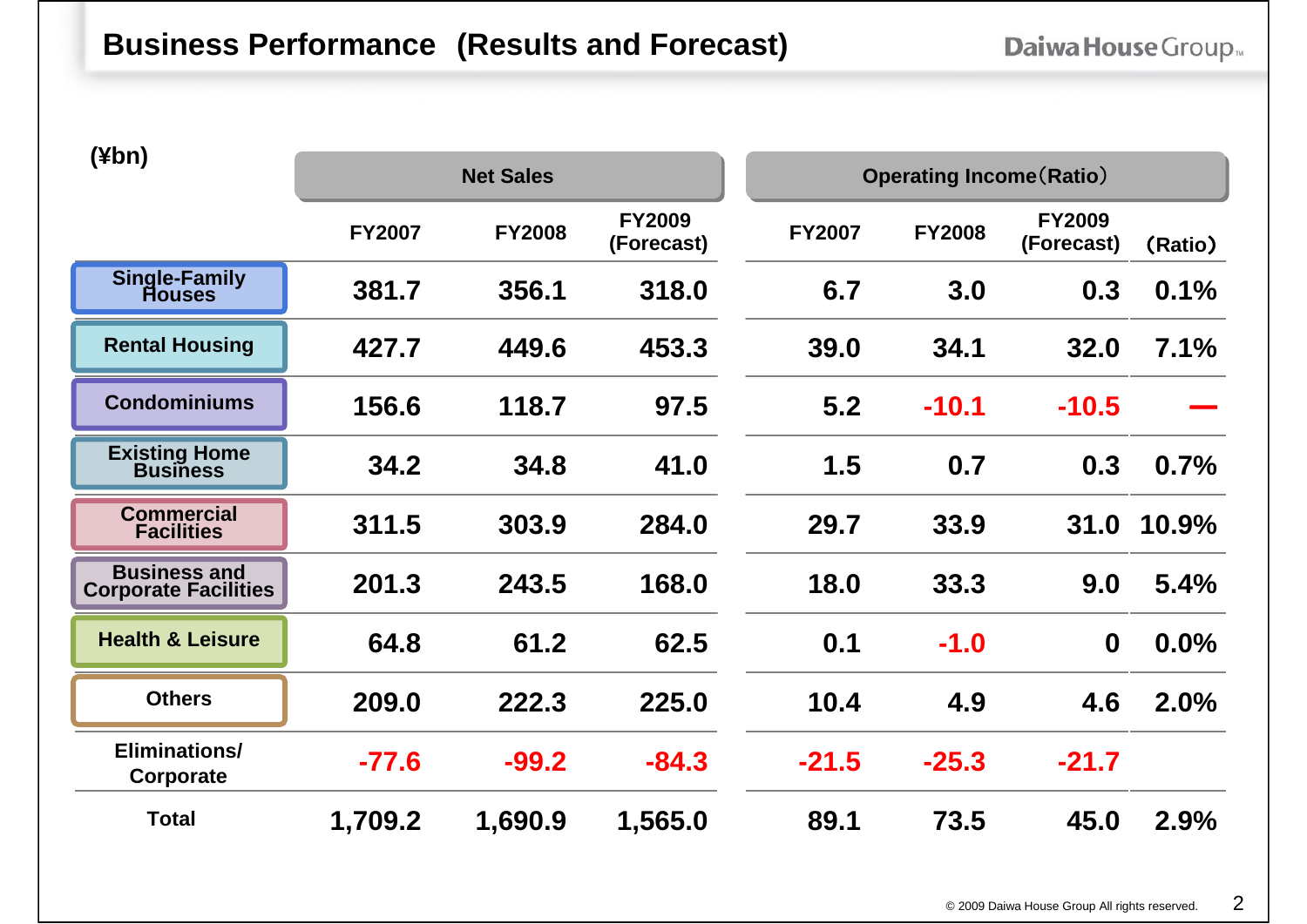# **For reference: Relationship between our eight business segments as per our medium-term management plan, and our financial statement segments**

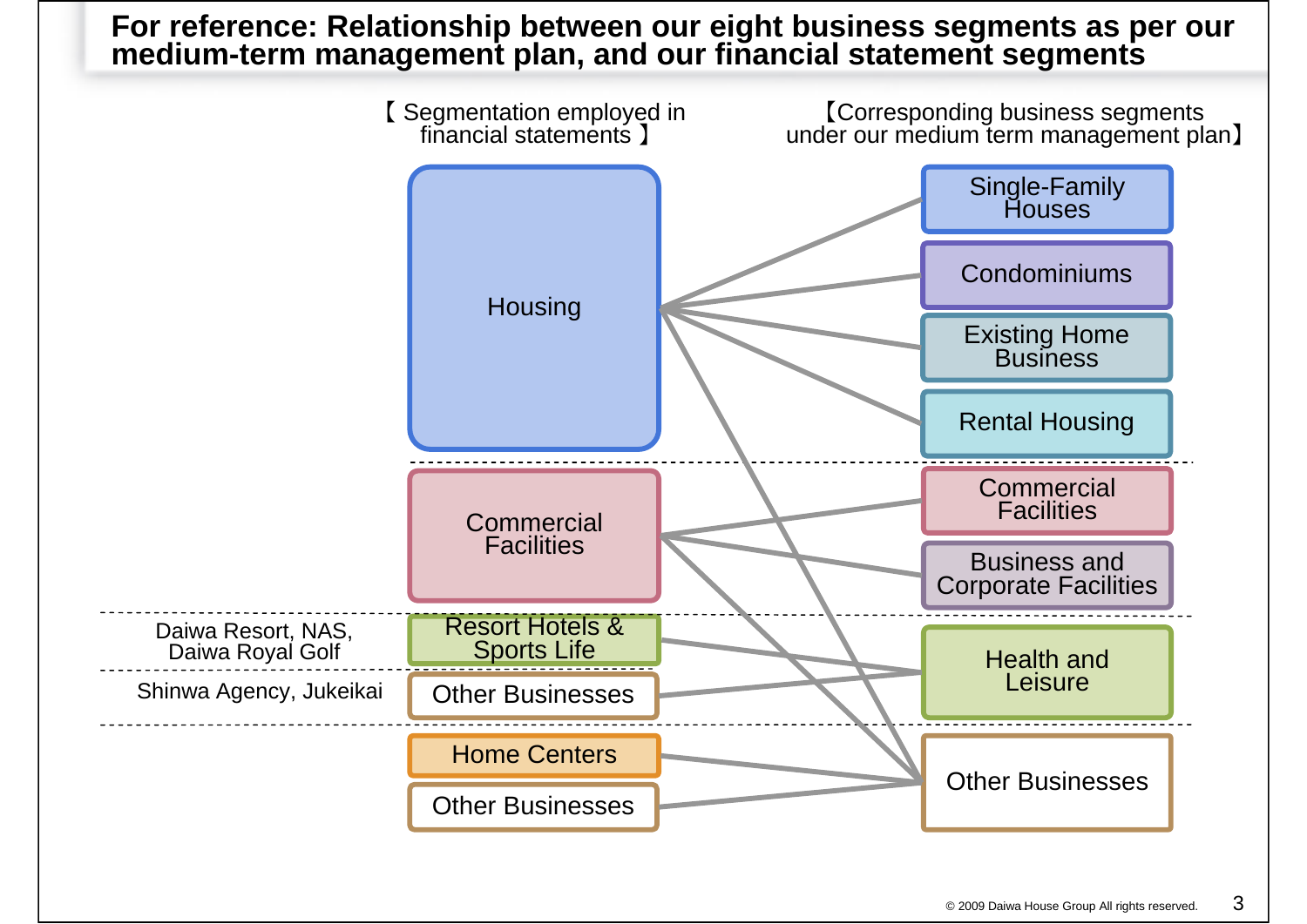7

|                                                                                              | <b>Basic Policies in "Challenge 2010"</b>                                                               | <b>Business Activities in FY2008</b>                                                                                                                                                                                                                                   |  |  |  |
|----------------------------------------------------------------------------------------------|---------------------------------------------------------------------------------------------------------|------------------------------------------------------------------------------------------------------------------------------------------------------------------------------------------------------------------------------------------------------------------------|--|--|--|
| <b>Realizing further</b><br>growth through<br>closer                                         | Raising competitiveness by<br>demarcating business<br>segments of each group<br>company                 | >Transferring the rental housing business of Daiwa Lease to Daiwa House<br>and consolidating resources<br>≻Strengthening planning/marketing abilities by integrating the steel-frame<br>and the wood-frame housing divisions into the single-family houses<br>business |  |  |  |
| collaboration<br>within the Group                                                            | Strengthening comprehensive<br>real estate business through<br>closer collaboration within the<br>Group | ≻Strengthening asset management functions by M&A of Morimoto Asset<br>Management<br>≻Expanding real estate developments, centered on logistics facilities                                                                                                              |  |  |  |
| <b>Nurturing</b><br>new future<br>earnings drivers                                           | Investing more in development<br>of next-generation businesses<br>such as energy and robotics           | ≻Founding Environment and Energy Business Division and establishing<br>system for sales expansion of environmental products<br>>Launching sales of "HAL," robotic suits                                                                                                |  |  |  |
|                                                                                              | Entering overseas markets,<br>particularly in China                                                     | >Launching development of condominiums in Suzhou Industrial Park<br>>Promoting sales of Yihe Champs-Elysees condominiums in Dalian                                                                                                                                     |  |  |  |
| <b>Conducting R&amp;D into</b><br>growing renovation<br>market and nursing<br>care business, | Invest management resources,<br>on a priority basis, in<br>development of leading-edge<br>technologies  | $\triangleright$ Joint development of electric power storage system utilizing large lithium<br>ion batteries<br>$\triangleright$ Merchandising Intelligence Toilet                                                                                                     |  |  |  |
| as well as steps to<br>help prevent<br>global warming                                        | Offer products and services that<br>are highly effective in helping<br>cut CO2 emissions                | >Merchandising energy-saving products/systems, such as LED lighting                                                                                                                                                                                                    |  |  |  |
| <b>Reinforcing</b><br>our business base                                                      | Upgrade our risk management<br>and compliance system                                                    | $\triangleright$ Establishing legal sections in Group companies (Daiwa Living,<br>Daiwa Logistics, and Daiwa Resort)                                                                                                                                                   |  |  |  |
|                                                                                              | Reorganize and upgrade<br>human resources development<br>system                                         | >Starting program to develop next generation of managers, Daiwa House<br>Juku management skill development course                                                                                                                                                      |  |  |  |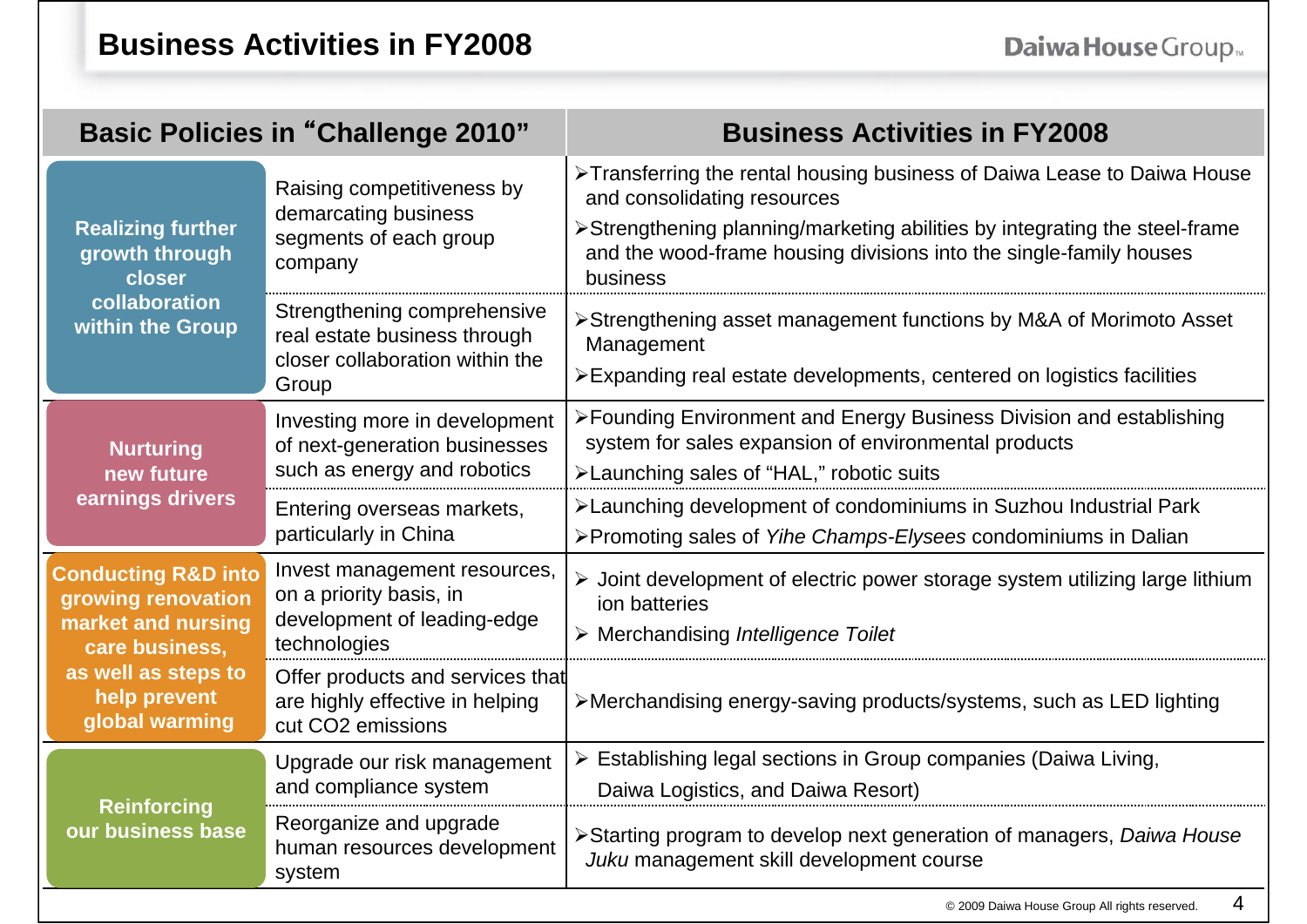Reforming cost structure in Single-Family Houses and Condominiums Businesses, and aggressively investing management resources in growing markets; Further reducing fixed costs by consolidating business functions

| Improving productivity<br>through reorganization<br>of business structure | $\triangleright$ Business reforms in Single-Family Houses Business<br>$\triangleright$ Redesigning marketing strategies in Condominiums Business |
|---------------------------------------------------------------------------|--------------------------------------------------------------------------------------------------------------------------------------------------|
| Investing management<br>resources in businesses<br>in growing markets     | $\triangleright$ Reinforcing structure of Existing Homes Business<br>$\triangleright$ Expanding environment and energy business                  |
| <b>Ensuring financial</b><br>strength and<br>enhancing profitability      | $\triangleright$ Setting tough investment standards<br>$\triangleright$ Cutting costs by consolidating business functions                        |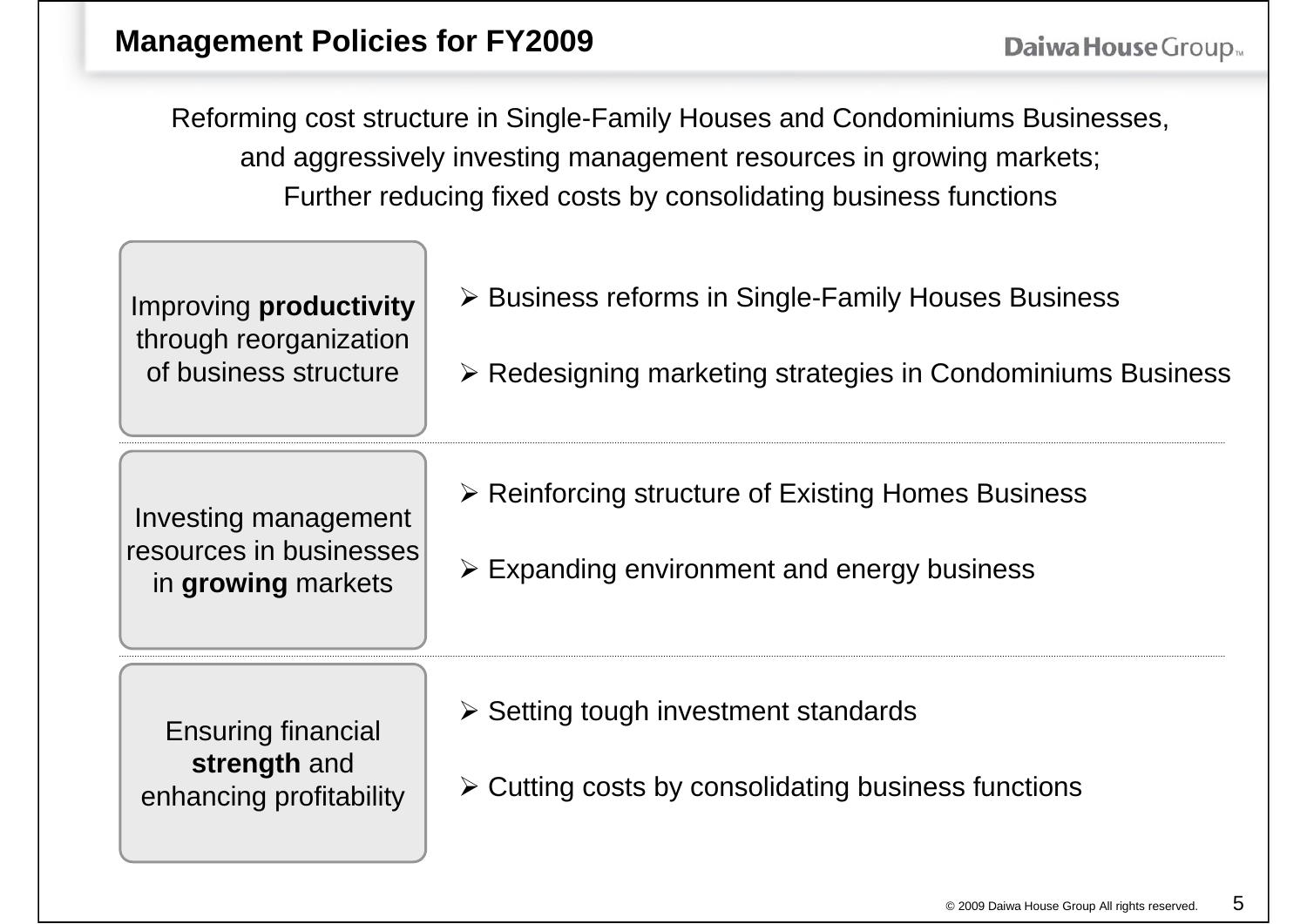Reforming cost structure as well as enhancing competitiveness by developing business models, focusing on growth markets, and merchandising new products

|                             | Reform of<br>operating processes                | • Promoting integrated purchasing and overseas material procurement                                                                                                                                                     |
|-----------------------------|-------------------------------------------------|-------------------------------------------------------------------------------------------------------------------------------------------------------------------------------------------------------------------------|
|                             |                                                 |                                                                                                                                                                                                                         |
| Reform of<br>cost structure | <b>Reduction of</b><br>indirect and fixed costs | • Streamlining of Head Office organization<br>. Reductions of the number of housing exhibition sites and promotion expenses<br>• Transferring human resources to growing businesses                                     |
|                             |                                                 |                                                                                                                                                                                                                         |
|                             | Consolidation of<br>business functions          | • Establishment of administration offices for land information<br>•Opening sales offices for large-scale subdivision housing business<br>. Establishment of construction systems over wider areas (integrated builders) |
|                             |                                                 | •Closing of plants                                                                                                                                                                                                      |

|                      | Development<br>of business models | . Revival of Neopolis, large-scale housing estate development,<br><b>Establishment of cyclical business models focused on existing houses</b> |
|----------------------|-----------------------------------|-----------------------------------------------------------------------------------------------------------------------------------------------|
| Growth<br>strategies | Focusing on<br>growth markets     | • Reinforcement of periphery businesses such as the "renovation," and "environment and energy" businesses                                     |
|                      | New product development           | <b>-Launching website-dedicated products</b>                                                                                                  |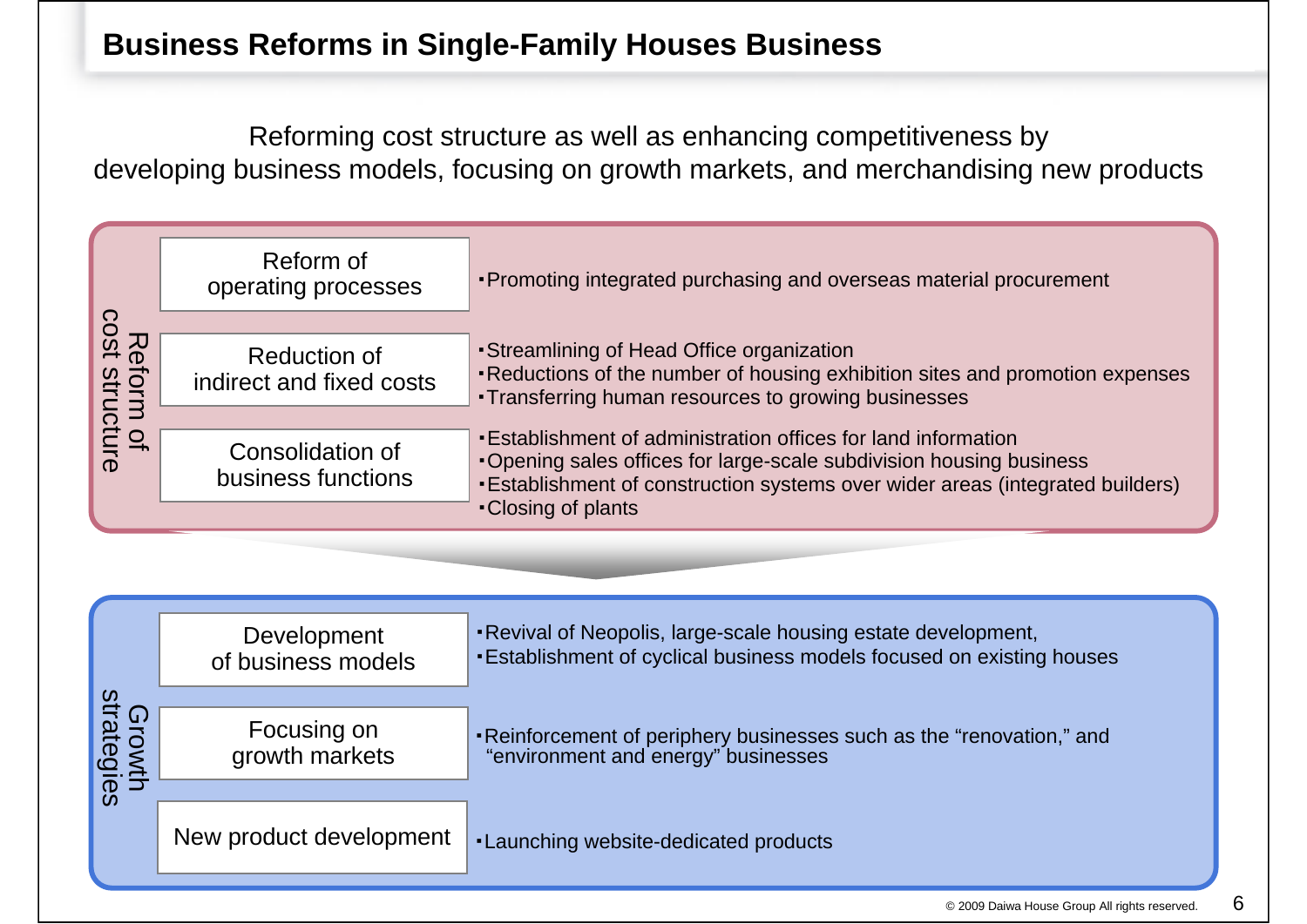**Daiwa House Group** 

Consolidation of the business bases, focus on marketing for value-added, large-scale developments Flexible personnel deployment to match scale of each project

Value-added, large-scale developments

Promoting redevelopment, joint development and co-development

Creating comprehensive residential environment by leveraging the Group's strength

Premist Makishi Tower International Street, Okinawa (161 units) Crevia Keio Horinouchi Parknade I (308 units)



\*Co-development of Itochu Urban Development and Pana Home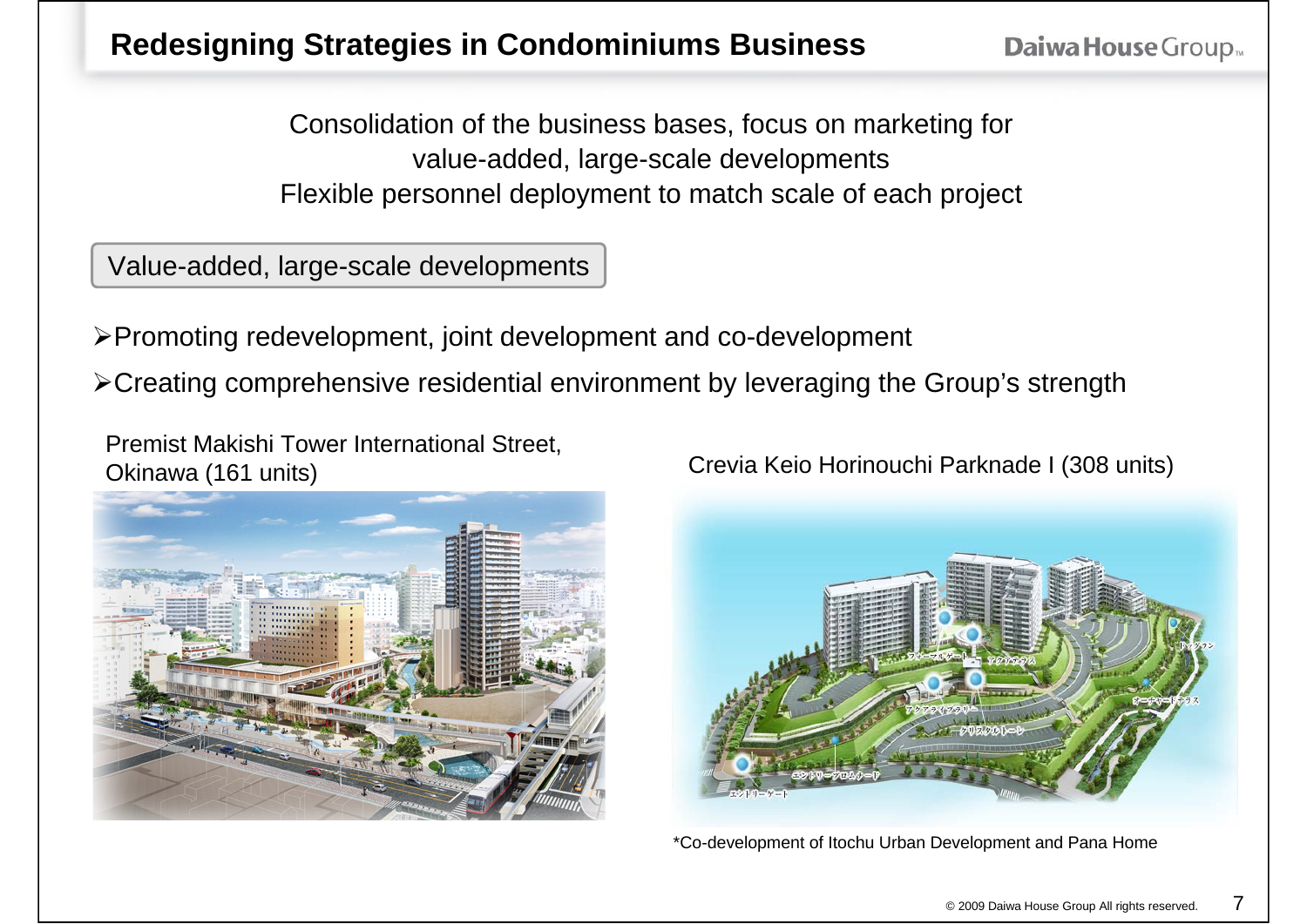Creation of Existing Home Business with ¥100 billion annual sales by engaging in renovation for rental housing and condominiums

Expanding field of application and reinforcing customer relations  $\begin{bmatrix} p \end{bmatrix}$  Personnel and sales targets

- Expanding business in fields of rental housing and condominiums
- $\triangleright$  Building close relationships with tenants and owners through regular checks by staff of renovation departments

【Housing construction projects (Properties) 】

| <b>Single-Family Houses</b> | 528,048        |
|-----------------------------|----------------|
| <b>Rental Housing</b>       | 738,986        |
| Condominiums                | 68,081         |
| Total                       | 1,335,115      |
|                             | (0.251122.000) |

(As of Mar. 2009)

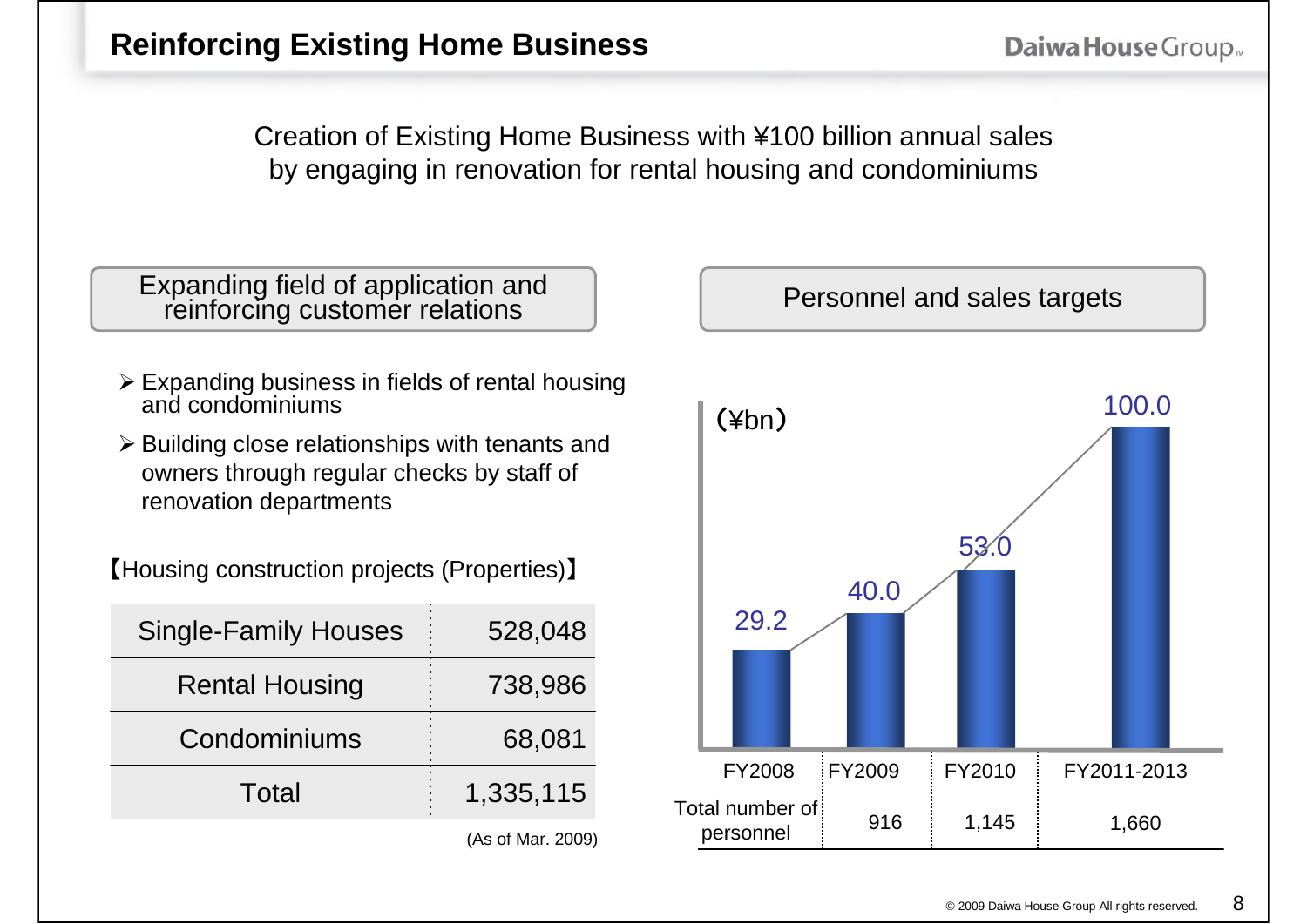Nurturing businesses such as LED lighting, high-efficiency lighting, and photovoltaic panels, etc. that will quickly become core businesses through synergy with existing businesses

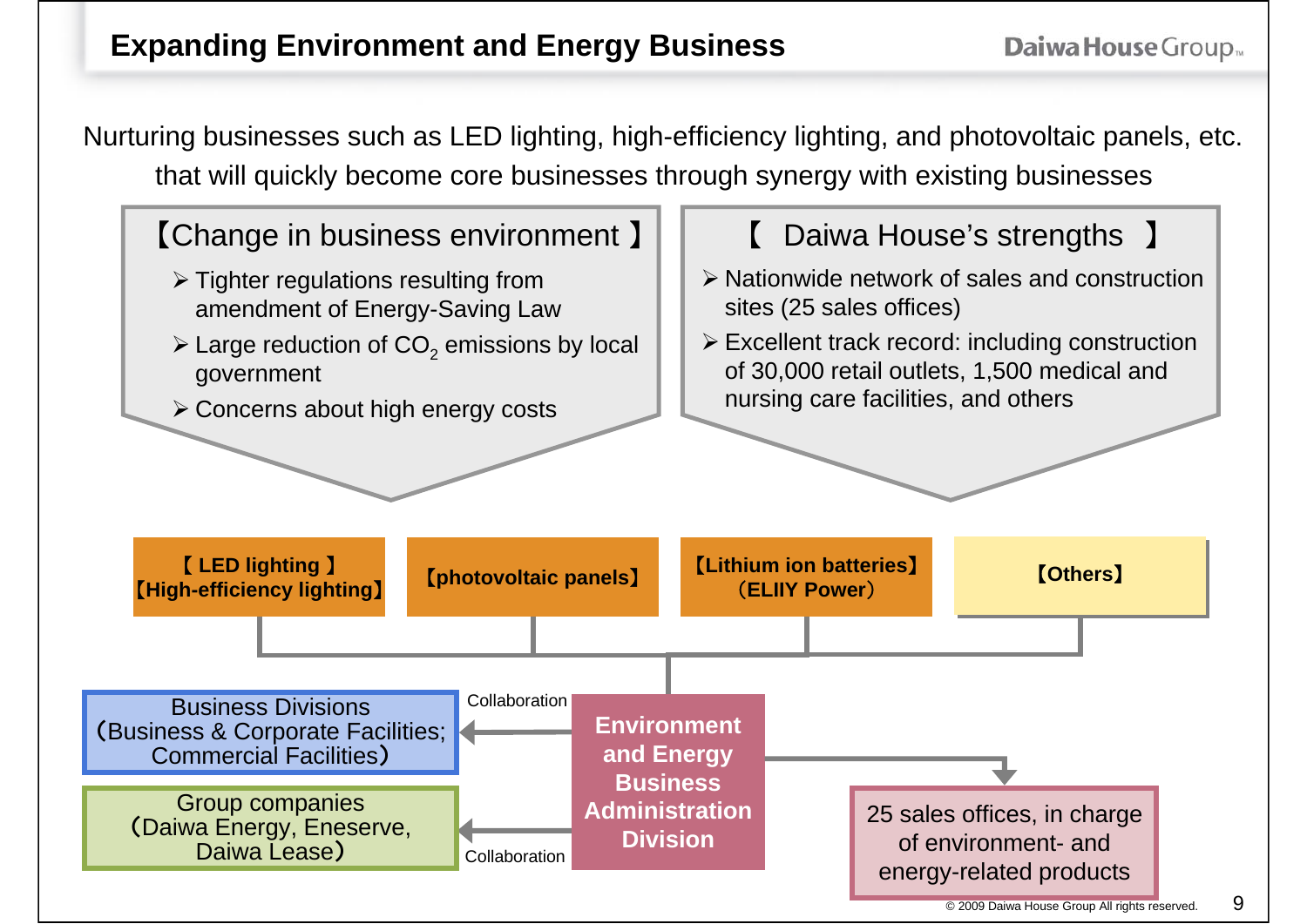Setting tough standards for real estate development-related investment and holding down the increment of interest bearing debts

Curbing total investment by approx. ¥110 billion from ¥580 billion as initially planned